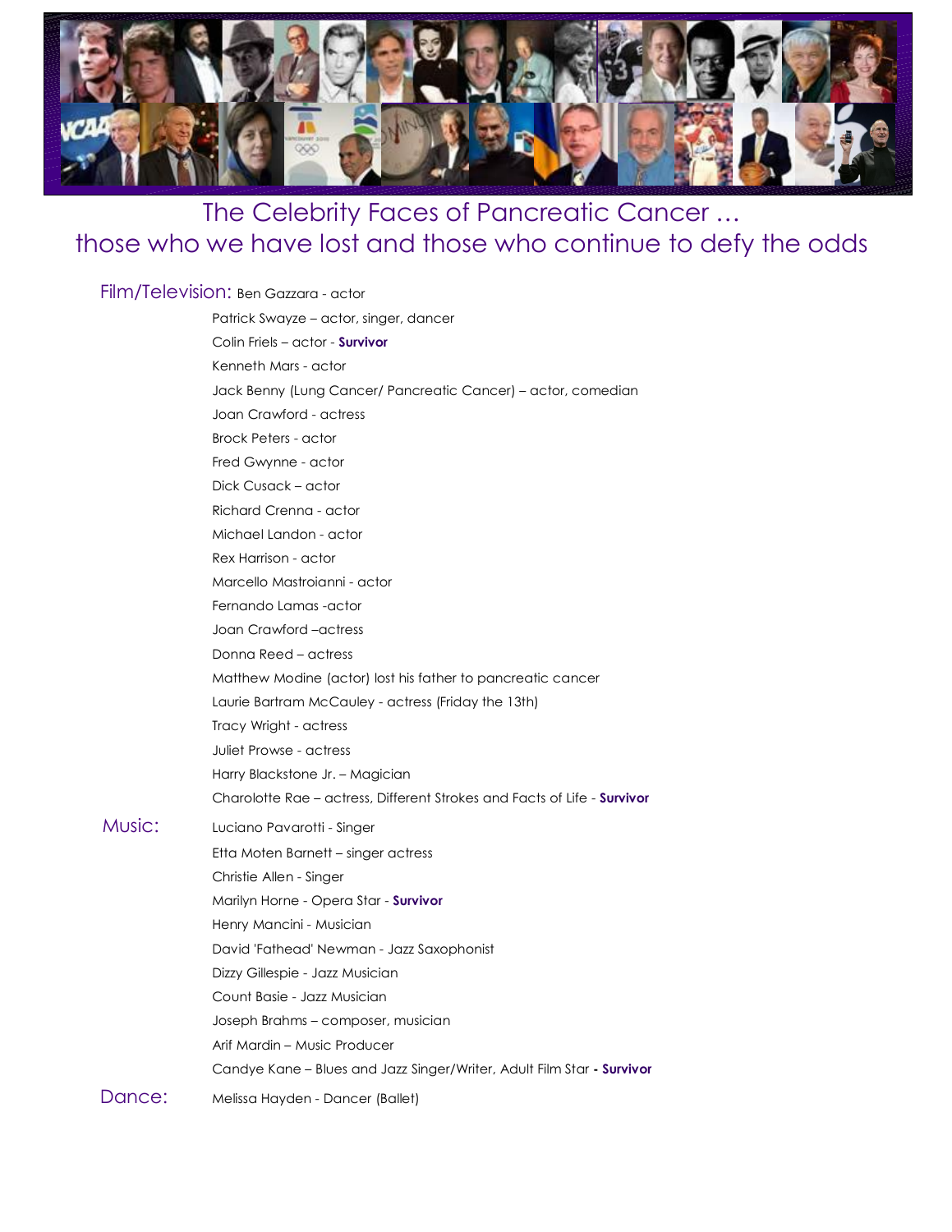Journalism: Libby Znaimer – Global /City News Correspondent, journalist, columnist, VP News FM 96.3 & AM740 **Survivor** Jim Kelley Hall of Fame Hockey Writer. Worked for ESPN, FoxSports, Sports Illustrated and Sportsnet.ca Daniel Cassidy - Author "How the Irish Invented Slang" and Slanguage Columnist Lee Walczak - Journalist Irving Wallace - Author Ralph Ellison – author, the invisible man William Safire – NY Times journalist, Pulitzer Prize winner Dith Pran "Killing Fields" Survivor, Journalist/photographer

Television: Don Hewitt, Executive, CBS news, <sup>60</sup> minutes Robert 'Skip' Jennings - ABC News Cameraman George Crile - CBS News Fred Dressler - Time Warner Cable TV Executive Jack Smith – ABC correspondent Magnus Magnusson - Host of TV Quiz Show Mastermind Bill Kitchen Cartoonist Rafi Lavi - Israeli Contemporary Artist Rene Magritte - Artist

Politics: Brian Lenihan - Finance Minister, Ireland

David Thompson – Prime Minister, Barbados

Claude Bechard – Quebec Minister

Griffin Bell - US Attorney General

Former president Jimmy Carter lost four family members to pancreatic cancer Fiorella Di Guardia – NY Mayor and airport named in his honour Emily Couric Viginia State Senator, Sister of Today Show host Katie Couric Catherine Baker Knoll (Neuroendocrine Cancer) Lt. Governor of Pennsylvania Morris W. Rosenberg - Reporter (AP Bureau Chief) David Vienneau – Parliament Hill Chief Bureaucrat Ruth Bader Ginsburg – Supreme Court Judge **Survivor**

Entrepreneur: Steve Jobs (Neuroendocrine Tumor) - Apple Corp. CEO Ralph Steinman – Canadian Immunologist and Nobel Prize WInner Michael Overs – philanthropist and founder of Pizza Pizza Stephen Bernard - Founder of Cape cod Potato Chips Dr. Ronald M. Davis - AMA President Gene DeWitt - Advertising Agency Head Fred Paxton Chairman of the Board of Paxton Media Group (owns newspapers in 9 states) Judith D. Wilkenfeld - Attorney (Fought Tobacco Industry)